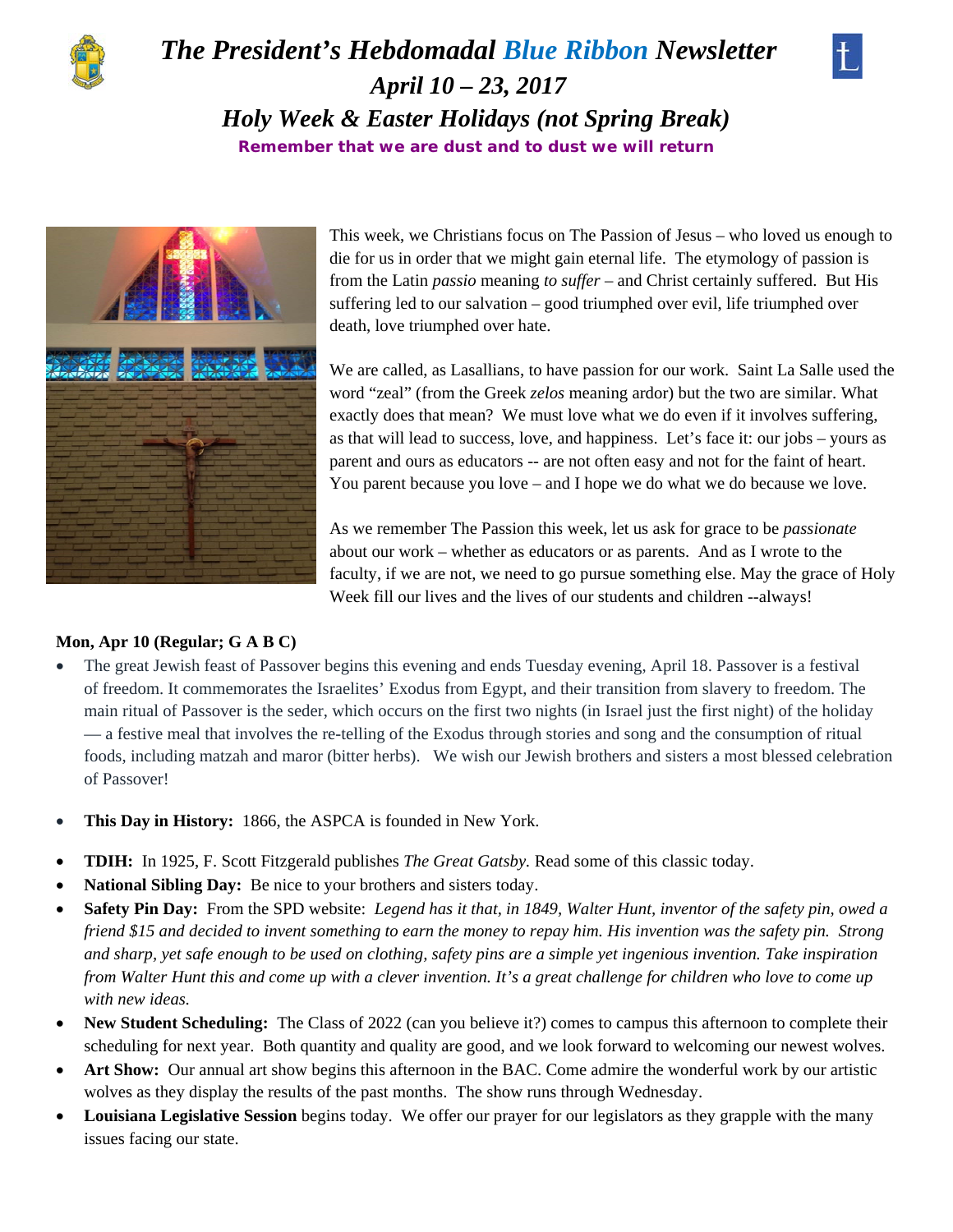#### **Tue, Apr 11 (Wolf Pack Schedule; D E F G)**

- **Leadership Breakfast**
- **TDIH:** In 1861, the bloodiest four years in US history begin when Confederate batteries under General P.G.T. Beauregard open fire on Union Ft Sumter in Charleston Bay, SC, beginning Civil War.
- **Education & Sharing Day***: On E & S Day, we reflect on the teachings of Rabbi Menachem Mendel Schneerson, who embodied that humanitarian spirit. As a tireless advocate for youth around the world, he inspired millions to lift the cause of education, to practice kindness and generosity, and to aspire toward their highest ideals. His enduring legacy lives on in those he touched, and today, we resolve to carry forward his dedication to service and scholarship.*
- **International "Louie Louie" Day:** From the LLD website: *Today provides an annual opportunity to celebrate the song that has been called best party song of all time, has been recorded more times than any other rock song in history, and was very nearly declared the official state song of Washington State*. *Why April 11? It's the birthday of Richard Berry, the man who composed Louie Louie.* Now, if we could just understand the lyrics!
- **National Pet Day:** I have no pets (other than peeves); be extra kind to yours today!
- **World Parkinson's Disease Day:** In Parkinson's, nerve cells that deliver the neurotransmitter dopamine to other cells are reduced in numbers. As cell death spreads to ever larger parts of the brain, more centers are affected. This results in an aggravation of motor and non-motor disorders. We pray for a medical cure for this dreaded scourge.
- **Wolf Packs:** The penultimate Wolf Pack for our seniors!
- **Tennis:** Wolves v. Mandeville
- **Track: JV District Meet at F'Bleau**
- **Baseball:** 8<sup>th</sup> in double header v. John Curtis; JV & Varsity at Ponchatoula

#### **Wed, Apr 12 (Passion Play Schedule; A B C D)**

- **Mass 7 am. Come join us during Holy Week!**
- **DEAR Day:** "Drop Everything and Read," designed to remind all to make reading a priority activity in their lives. Let's all observe this day! Students: do SSR today!
- **National Be Kind to Lawyers Day**. We wish our SPS community lawyers a very pleasant day. No lawyer jokes from me!
- **National Licorice Day**: Enjoy if you wish; I'm not a fan!
- **Eucharistic Ministry Training**: SPS will host the Archdiocesan training of next year's senior Eucharistic Ministers from the four Catholic high schools of St. Tammany: Archbishop Hannan, Pope John Paul II, SPS and SSA. The students from the other schools will be invited to attend the Passion Play at the conclusion of the training.
- **Track**: Varsity in F'Bleau Invitational
- **Marching Wolves Booster Club General Membership Mtng (7 pm in band room** – last meeting of year)
- **Football Parents Meeting**: 7 pm in the new gym. All parents of football players are to attend.

#### **Thu, Apr 13 (Holy Thursday; Assembly; E F G A)**

- **TDIH:** In 1742, George Friedrich Handel's *Messiah* (NOT "The Messiah") debuts in Dublin. What a masterpiece!
- **TDIH:** In 1743, Thomas Jefferson, our third president, the main author of the Declaration of Independence, and the accomplisher The Louisiana Purchase, was born in Shadwell, VA.
- **National Scrabble Day:** Get out the old Scrabble Game and enjoy while listening to Handel! A double treat!
- **Mandatum Ceremony (Washing of the Feet) during assembly**
- **Blood Drive on campus today**
- **Baseball: JV & Varsity v. Slidell**



*Mr. Bacon helps Cameron tie his new bowtie before mass.*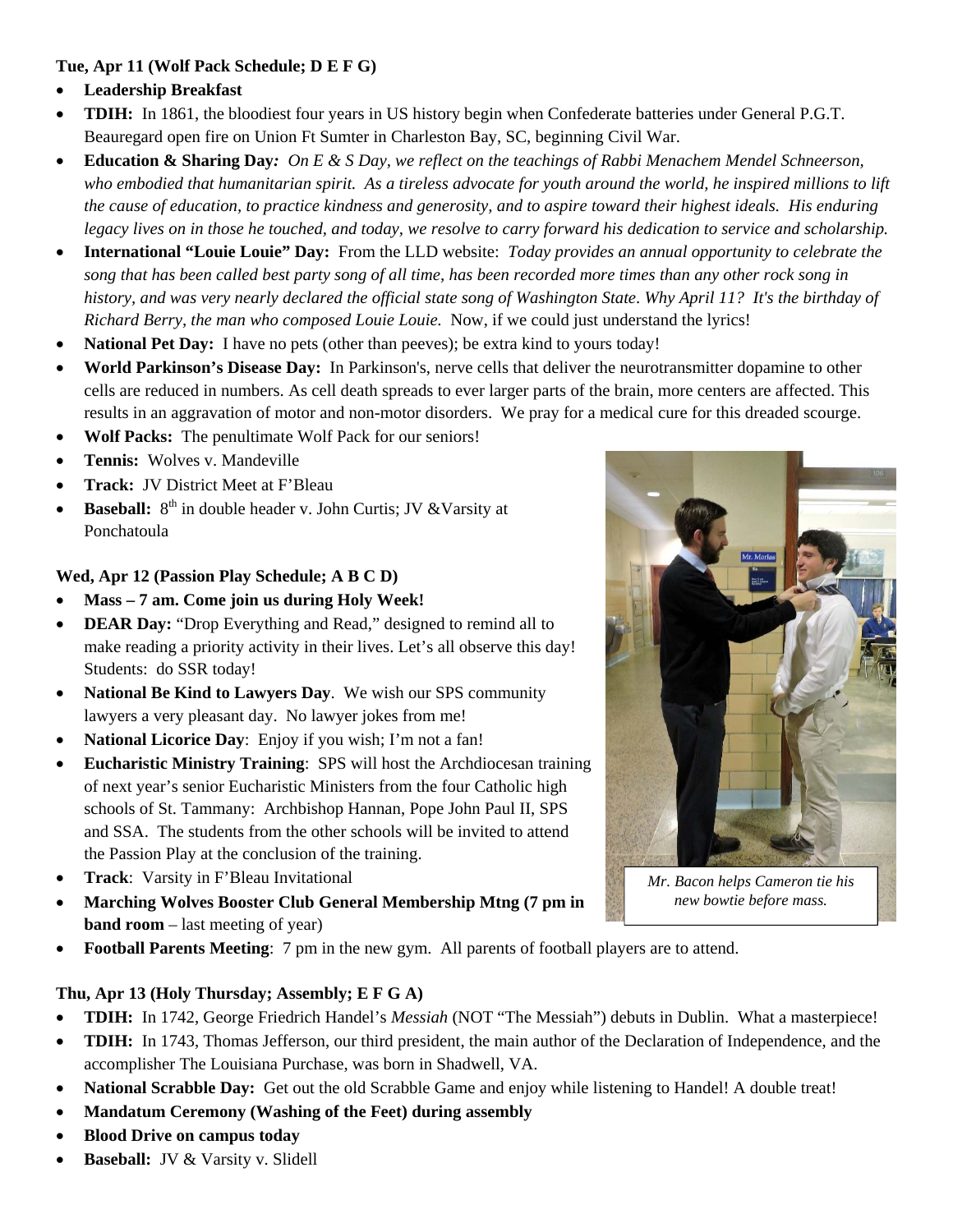### **Fri, Apr 14 – (Good Friday) – Note: there should be NO SPS activities – either on or off campus – on this most holy day of our Christian faith.**

- **Global Day to End Child Sexual Abuse***:* Over 40 countries (including 35 US states) have agreed to promote this day. *It is estimated that more than 300,000 children around the world are sexually abused a year, many by close relatives or people they know and trust. Experts state that one in four girls and one in six boys will experience sexual abuse by their eighteenth birthday. A majority of victims are under the age of ten.* We pray for an end to this tragedy!
- **International Moment of Laughter Day**: To celebrate this day, tell jokes or do funny things that cause people to laugh. Just a smile is not a good enough. Successful participation in this day results in whole-hearted laughter.
- **National Dolphin Day:** Celebrate the dolphin today! Watch clips of "Flipper" on You Tube! Am I the only one who remembers the TV show "Flipper?"
- v **TDIH:** In 1865, John Wilkes Booth, an actor and Confederate sympathizer, fatally shoots President Abraham Lincoln at a play at Ford's Theater in Washington.
- v **TDIH:** In 2011, the entire SPS school community participated in the **Centennial March to the Courthouse** from school to St. Tammany Justice Center.This was an outstanding event. The Committee, chaired by then SPS mom Shawn Reed, had assembled a stellar cast of dignitaries to honor our students and school. We remain very grateful.



*Jr Hi Track Wolves present 1st place trophy to Craig.* 

#### **Sun, Apr16 – Easter Sunday! Alleluia! He is Risen!**

#### **Sat, Apr 15 (Holy Saturday)**

• **TDIH:** The "unsinkable" RMS Titanic sinks after hitting an iceberg on its maiden voyage, killing 1,517 people.

 **TDIH:** In 1865 Abraham Lincoln, the 16th president of the US, dies. Shot by John Wilkes Booth at Ford's Theater in Washington the night before, he lived for 9 hours before succumbing to the severe head wound he sustained.

 **Rubber Eraser Day:** We all make mistakes! Where would we be with erasers? If only we could erase all the mistakes in our lives, not just the ones written in pencil on paper.

 **World Art Day:** Celebrate art on the anniversary of Leonardo da Vinci's birthday in 1452! Check out da Vinci's art (including The Last Supper & The Mona Lisa) on a search engine of your choice.

- **National Librarian Day:** Be nice to a librarian today if you can find one on Easter Sunday!
- **National Healthcare Decisions Day**: Today promotes the importance of advance care planning, educating all to express health care wishes through the use of advance directives and health care power of attorney documents, and to encourage health care providers and facilities to honor those wishes. The Archdiocese of New Orleans has worked very closely with LAPost (the Louisiana Physicians Order for Scope of Treatment) on developing information for Catholics on end of life care issues. These are not always easy discussions, but important ones. I've done my "end of life" planning – although I hope my wishes won't be heeded anytime soon!

#### **Mon, Apr 17 – Sun, Apr 23 – Easter Holidays (not spring break)**

**You are on your own for holidays, TDIHs, H of the W, and school events.**

**Mon, Apr 24 – Classes resume with an assembly schedule: Senator John Kennedy will address the school.**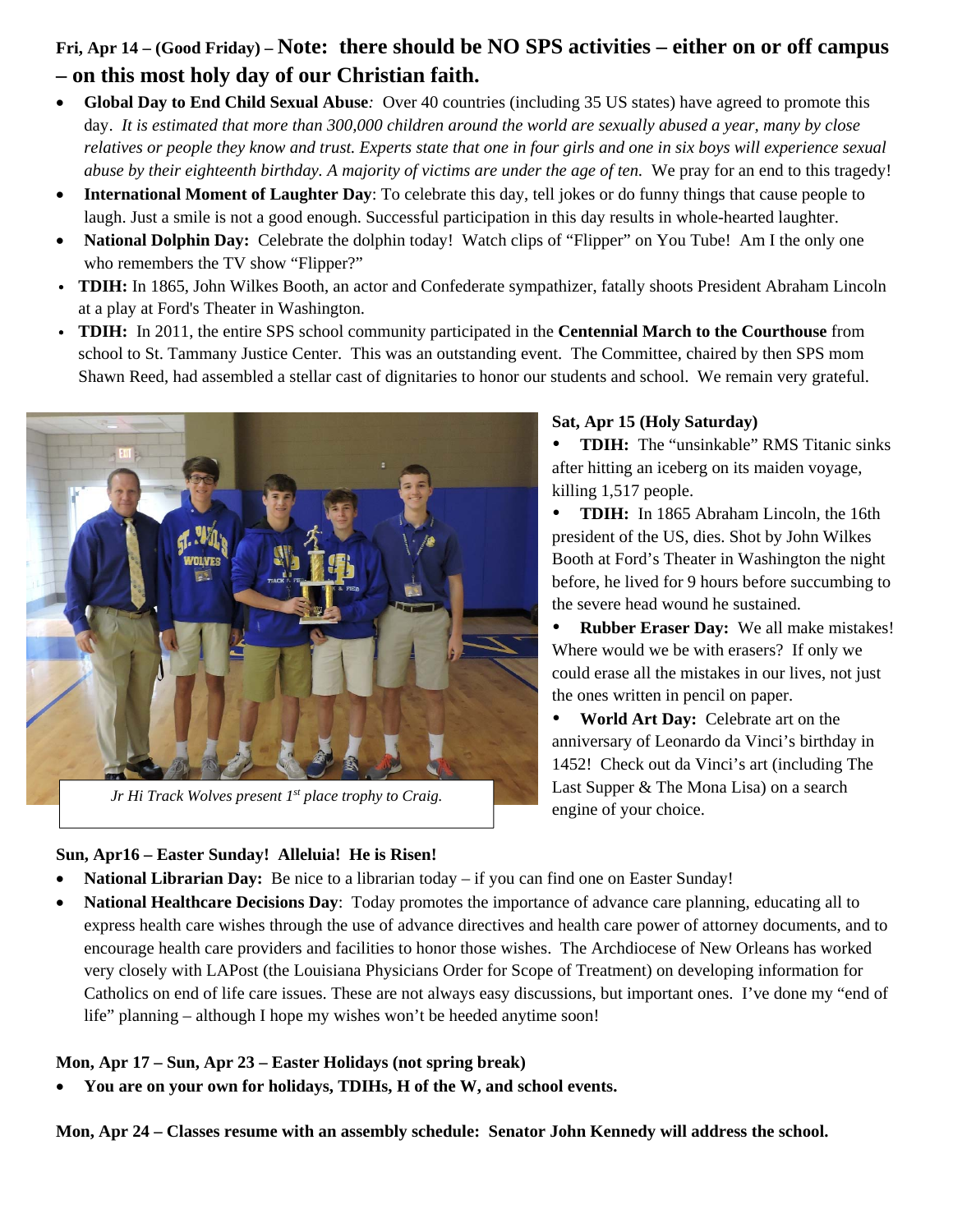# **Annual Fund:** Please consider helping if you have not already done so and are in a position to do so. No gift is too small. No gift is too large. I need to show a better level of participation than we currently have. Thanks – I want to keep my job!

**RIP:** Wallace "Wally" L. Layne of Pingree Grove, IL, a 1959 alum of SPS, died last week. The family requested that memorial donations be made to Saint Paul's. I'm always touched when alums and others remember us in this way. I never met Wally, but, obviously, SPS impacted his life. Let us hope that the work we are doing with our current students will one day – many, many years from now – cause similar memorial donations to be requested.

**Easter Holidays, not Spring Break:** Please refrain from using the term Spring Break. We do not give holidays in honor of spring. The holidays are to celebrate Easter and anything we can do to reinforce that, we should. Names matter.

Also, please know the school office will be closed over Easter Holidays (not spring break). Please anticipate any needs prior to Thursday afternoon, especially those pesky attendance forms for driver's licenses. I will be in the office most mornings during the break, so feel free to contact me. I'll help if I can.

#### **Musing on Last Week:**

- **Life Skills Day:** All went well and our seniors got some real world information and a nice lunch. Thanks to SPS Renaissance Board for sponsoring this day and SPS Development Team for organizing it.
- **Challenge Night:** Congrats to Student Councils of SSA and SPS for a very well organized Challenge Night. And SPS winning was icing on the cake.
- **Sophomore Service Day:** Again, Kevin Moore's organizational skills were evident and our sophomores made a difference in the community through their day of work. From Campus Ministere Jeff Ramon: [The group at] *New Orleans East with the food pantries/Camp Restore was great. Our service for Youth Rebuilding New Orleans was stellar (they want us working there as often as we want.) New Directions and PACE I'm told went well. I also heard our boys were quite the BINGO stars at Greenwalt. Lastly, Joe Dickens and his City Park battalion restored a large stretch of mulch impacted by the recent weather. Pizza was consumed, and all was well at da'ys end.*
- **Student Council Elections:** Good candidates made for tough choices at voting time. I consider all of the candidates winners by putting themselves up for election.
- **Student Council Year in Review:** A wonderful tribute to our year. President Will Murphy gave his valedictory and it was excellent – as has been his predidency. He did not disappoint.
- **Founder's Feast Day:** Thanks to all who helped make the Founder's Feast Day mass so wonderful. And special thanks to SSA for the delicious cakes they sent us. I was also touched by several emails and phone calls from current and former parents who wished us well on our feast day.
- **ACT:** A problem-free administration on Sat.
- **Tennis:** I think we had a match but didn't get results.
- Golf: I know the Wolves played and did well, but I don't have specifics. Geaux Golf Wolves!
- **Baseball:** District wins over Northshore, Hammond, & Covington – ten in a row!
- **Track**: Jr Hi won FIRST place in Strawberry Relays!
- **Lacrosse:** Big win for the Wolves. On to the playoffs! *Oliver, Will, & Alex pose with the*



*Challenge Night trophy. Congrats!*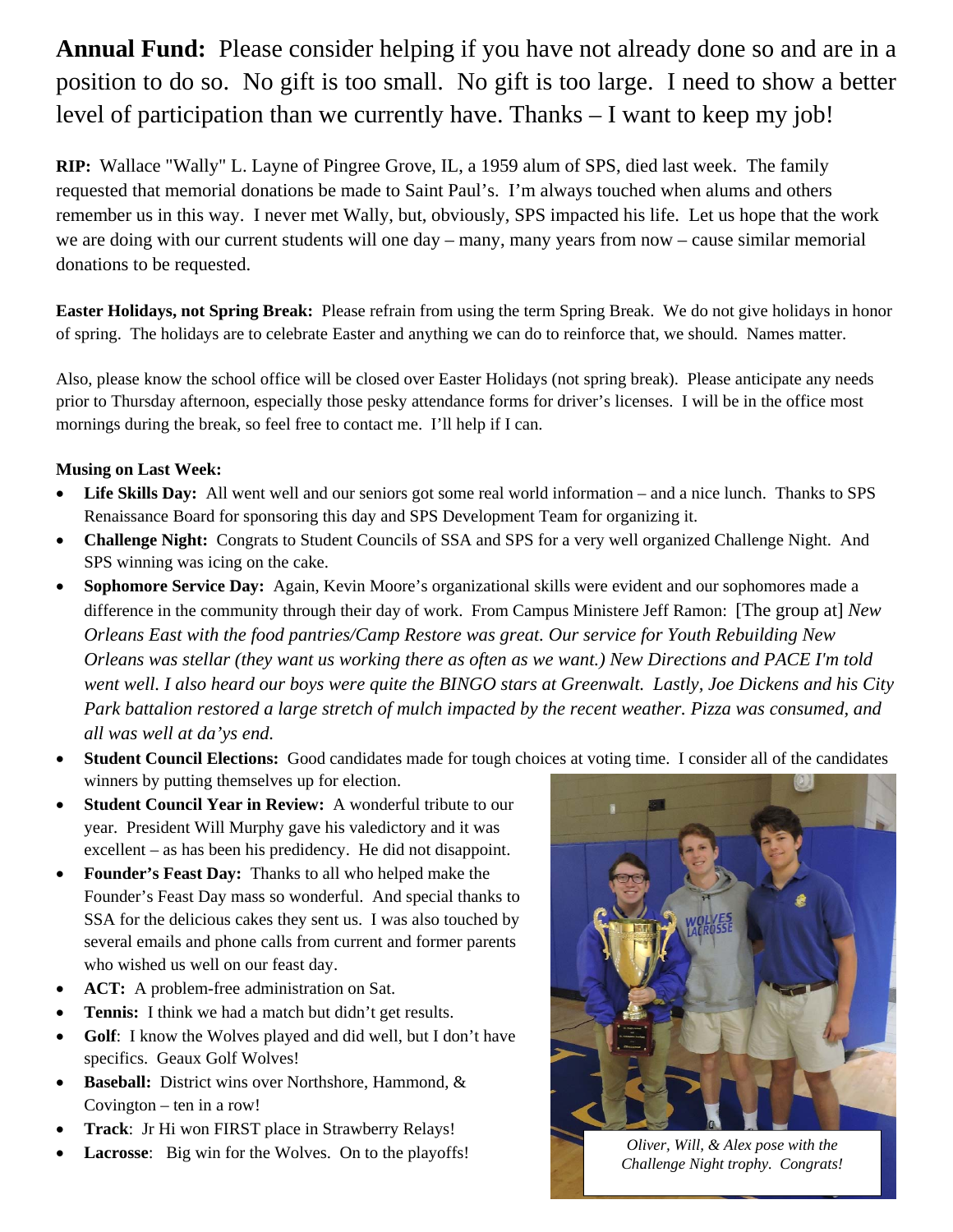- **PLTW Conference:** Rachel Peak, Kristin Lagraize, and Julie Beck not only attended this event, but they were presenters. That's how highly PLTW thinks of our engineering program. Congrats, Julie and Rachel! And we are also proud of the students who were invited to showcase their work. Congratulate Darren Lea, Blake Inzinna, Greyson Mangrum, Scott Manifold, Andrew Norlin, and Andy Smith
- **Organization of American Historians:** Jan Gardner and Stephen Dale attended this professional development opportunity in NO last week.
- **Father-Son Supper:** Again, a special evening for SPS dads and sons. Thanks to the Dads' Club for organizing. Congratulate Ruston Keller, Yehia Elkersh, and Alex Duet for giving talks about their dads. Well done!
- **Brother Bill Parsons Memorial Quiz Bowl Tournament:** In case you didn't know, Brother Bill, who died in Oct of 2004, loved being the moderator of our Quiz Bowl Team. I am grateful to Emilie Allen and the QB Wolves for continuing to remember Bill in this meaningful way.
- **ROTC Color Guard:** Our Color Guard helped present the color at the opening of the season game of the New Orleans Baby Cakes at the Shrine on Airline. Well done, Sgt. East and Alvey Anderson, Anthony Pennison, Anthony Da Bella and Ruston Keller.

**The Ugly Dept:** I know some of our students will travel to Florida over Easter Holidays (not spring break.) An article appeared in the Walton Country FL newspapers announcing a curfew. The curfew was implemented in South Walton in response to "underage drinking, large fights, unruly teens, belligerent teens with police. This week has been a nightmare." How sad. If your son is going to Florida, please stress safe choices with him.

#### **From the Student Council:**

- Students in 8th through 11th grade who wish to run for class office may pick up Candidate Forms in room 107. These forms are due on Thursday, April 13. Speeches and voting will take place after Easter holiday.
- Student Council is pleased to announce that the Junior Senior Prom will be held on campus this year, on Saturday, April 29. Students will enter Prom through the LaSalle Hall courtyard and will enjoy DJ music and desserts in the Briggs Assembly Center. Registration forms may be found on Edline and in room 107. The deadline to register is Wednesday, April 26.

**St. Tammany Parish Hospital is pleased to announce their Junior Volunteer Program for the summer of 2017 is looking for future healthcare providers**. If your son is interested in a future healthcare, please feel free to complete the attached application for the summer program. *The deadline for submission of the completed application packet is April 21, 2017.* All required documentation must be received by that date. The last day for SPS to complete school reference form or transcript needed is April 12, 2017. Please do not wait until the last minute to turn in your application.

Applicants must be 15 years old by September 30, 2016. If accepted, Orientation will be on June  $7<sup>th</sup>$  with volunteering beginning the week of June  $12<sup>th</sup>$  and continuing through July  $21<sup>th</sup>$ . The schedule should include at least 8 hours of service a week. This could be done in a half-day shift twice a week or in one full day. Applicants must have at least a 2.5 average. Additionally, applicants must submit a copy of their latest report card or transcript as well as a school reference form. This and much more pertinent information can be found in the 2017 Guidelines for Junior Volunteers in attached application packets in PDF.

If you have any questions, please contact Shirley Primes, Volunteer Coordinator at St. Tammany Parish Hospital, at 985- 898-4008 (email: sprimes@stph.org).

**April 04 Assembly:** I hope the students enjoyed our April 04 assembly. Here's some of what we did:

 Students entered the gym to the strains of "I Surrender" as performed by Class of 2010 alums Thomas Lorando and Jackson Parsons. This has become a Lenten tradition since the days when Jackson and Thomas would perform the song live in the gym during the last assembly before Holy Week. I reminded the students that the song encourages us to surrender to God and give up our sinful ways. Time continues to pass. But it's not too late to change. Are we cooperating with God's plan? Are we making the most of the time we are allotted?While the music played, junior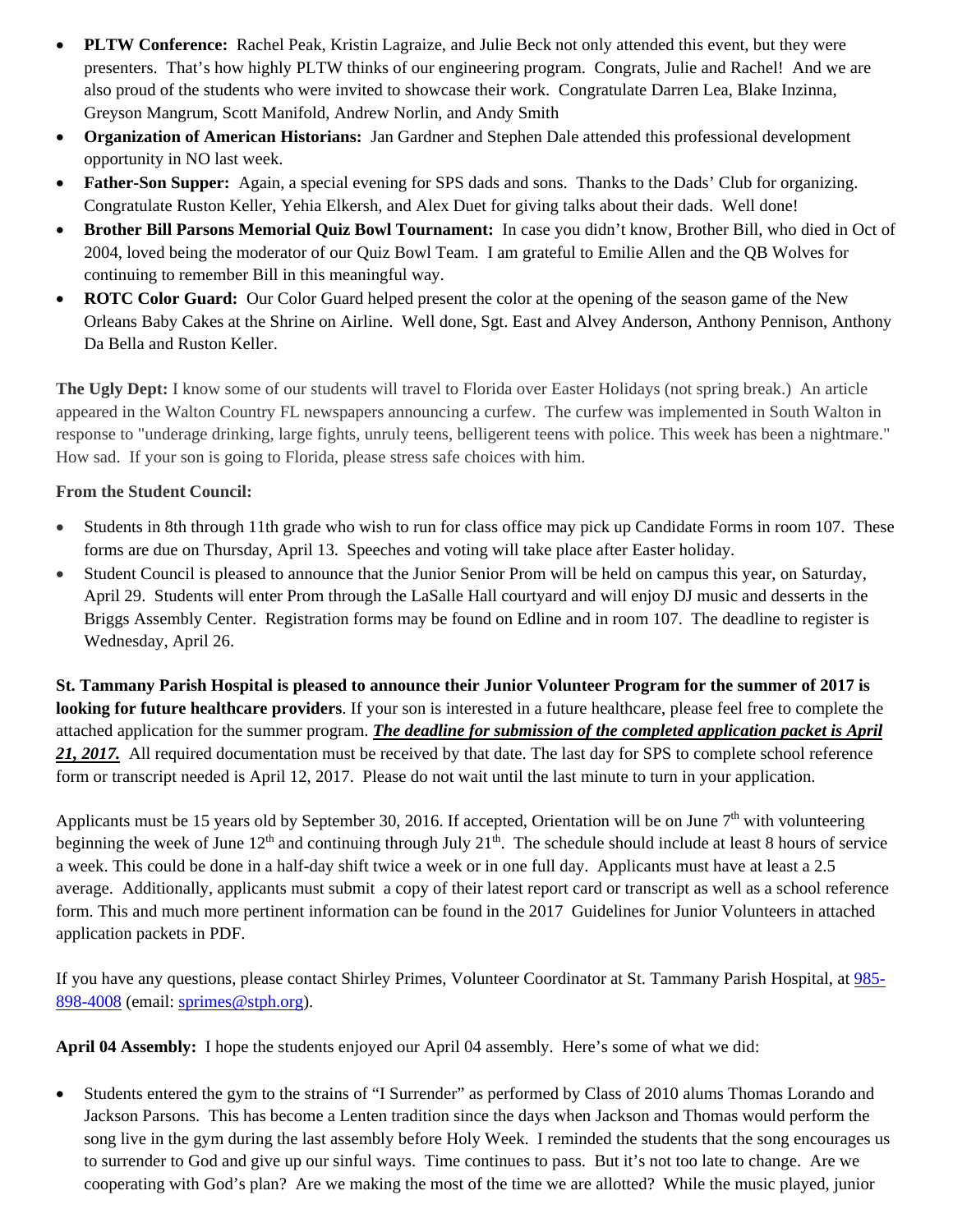**Duncan Fallen** lit the prayer candle – still purple for Lent – and again prayed for those who left this earth to enter eternal life: Mrs. Bernadine Heigle, great-g'mother of Zach '18 & Dawson '21 Cobb**;** Sr. Josephine Cusimano, DC, aunt of Nicholas Cusimano '21**;** Mr. James "Sweet" Cutrer, grandfather of Jacques Cutrer '19; a Cousin of Hunter Corass ''21**;** Mrs. Lillie Collier Ward, great grandmother of Colin '17 & Patrick'20 Reilly**;** Mr. Raymond Barry Maestri, SPS Class of 1947. Mr. Maestri was a member of the 1947 State Champion Track and Field Team**, a**  member of St. Paul's Athletic Hall of Fame, father of 3 SPS alumni and grandfather of 5 SPS alums. He was also a neighbor.

- Recognized and congratulated SPS teacher John Carambat, who had become a grandfather for the first time the night before the assembly.
- Welcomed a group of students from Colegio Cristobal Colon, a Lasallian Catholic school in Mexico City. The six boys are spending two weeks with us, just like six SPS students spend two weeks at their school. We hope this is the beginning of a regular series of such exchanges.
- Reminded the student body of our mission statement, which calls us to offer strong academic, athletic, and extracurricular programs in a safe and disciplined environment. As proof that we are being faithful to our mission statement, I offered the following recognitions
- Recognized and congratulated The Marian Players on their two week, sold- out performances of *Fiddler on the Roof.*  It was an outstanding production and we are grateful to Ms. Charbonnet and her drama department.
- Recognized and congratulated senior Yehia Elkersh for being named the Non-Public Student of the Year for the State of Louisiana. He now competes about six public school finalists.
- Informed the students about G.K. Chesterton -- a  $20<sup>th</sup>$  Century English journalist, art critic, poet, dramatist, thinker and apologist for the Christian faith. In the The New Orleans Chesterton Society 2017 High School Essay Contest, Saint Paul's almost swept the competition with 1st Place/ \$250 prize going to junior Isaac Hebert, **3rd** Place/ \$50 prize going to junior Matthew Borgatti, and an Honorable Mention being awarded to junior Wayne Juneau.
- Recognized and congratulated students in our HOSA Chapter for winning the HOSA Cup at the State Conference which means we are the best HOSA Chapter in the state. Individually, I recognized:
	- **State Recognition for Chapter Reflection Book**
	- **State Recognition for National Service Project for National Alliance on Mental Illness**
	- **Healthcare Issues Exam 1st Josh Devier**
	- **Biomedical Debate 1st Chris Wilson, Paul Stolin, Jakob Massey**
	- **Biomedical Debate -- 2nd Jacques du Passage, Josh Devier, Blake Ramsey**
	- **Biomedical Laboratory Science 1st Andrew Norlin (\$1000 Scholarship to Johnson & Wales University); 2nd Josh Devier (\$750 Scholarship to J & W)**
	- **Extemporaneous Writing 1st Sean Hightower**
	- **Medical Law and Ethics 2nd Blake Ramsey**
	- **Pharmacology 1st Josh Devier**
	- **Medical Reading 1st Ross Hightower**
	- **Researched Persuasive Writing and Speaking 2nd Josh Devier**
	- **As a result: HOSA Cup**
	- **Well done, HOSA Wolves!**
- Recognized and congratulated the Powerlifting Wolves for finishing  $4<sup>th</sup>$  in state. Individually:
	- **114- Connor Oviedo- 6th**
	- **132- Phil Nicaud- 4th**
	- **132- Mason Impastato- 5th**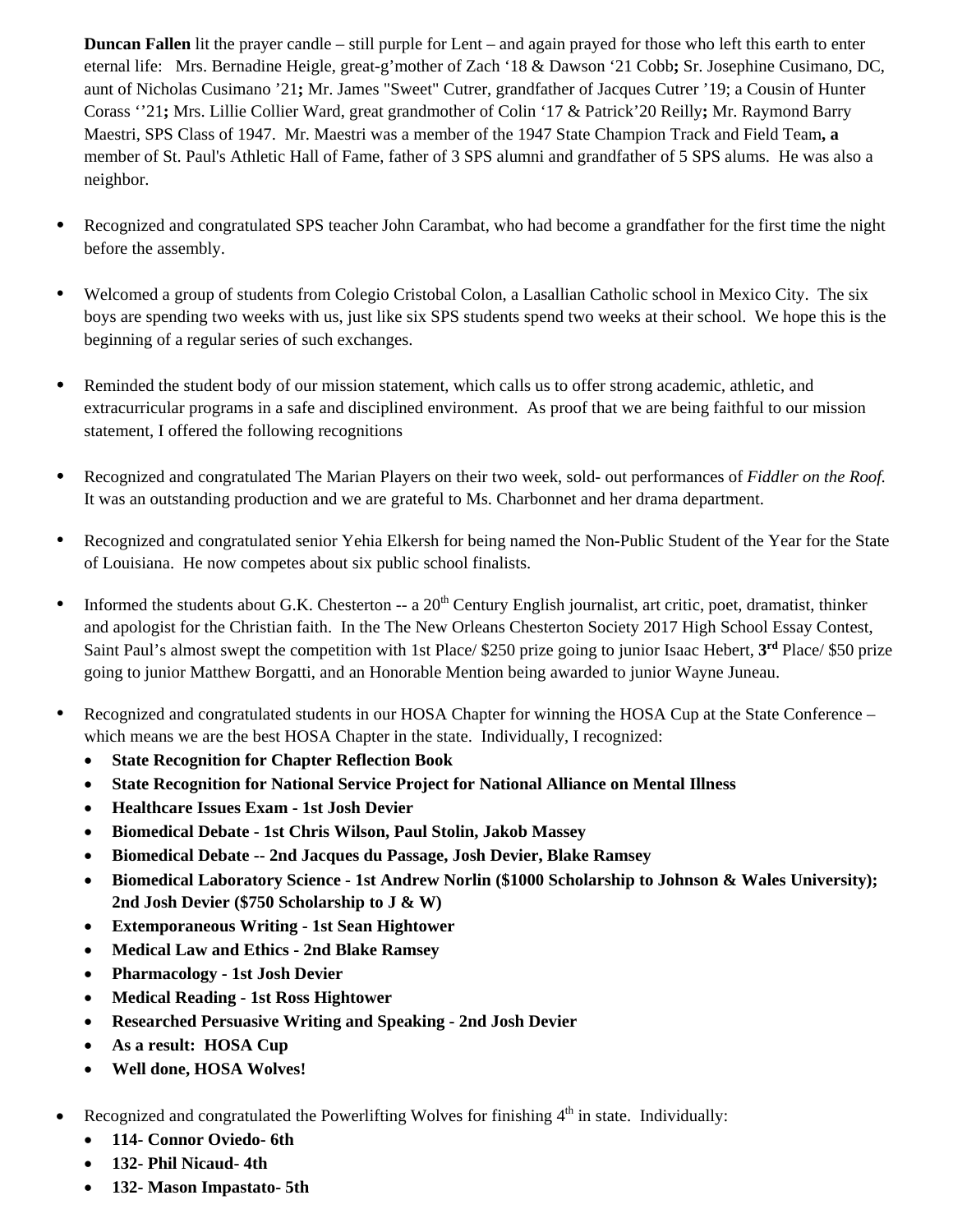- **148- David Ricalde- 2nd**
- **165- Jack Anzalone- 6th**
- **181- Thomas Dugan- 3rd**
- **198- Jack Caminita- 4th (State record bench press @ 450 pounds)**
- **220- Jason Toups- 6th**
- **242- Jon Rushing- 1st**
- **275- Nick Picone- 2nd**
- Recognized and congratulated the Junior High Track Team for finishing in  $1<sup>st</sup>$  Place out of 11 teams in the SSA/Trafton Meet. The team presented the 1<sup>st</sup> Place Trophy to Athletic Director Craig Ketelsen.
	- **Long Jump: Justin Baham, 2nd; Caleb Nicotri, 4th**
	- **Triple Jump: Caleb Nicotri, 5th**
	- **Discus: Rhett Barker, 1st**
	- **Shot Put: Rhett Barker, 1st**
	- **55m hurdles: Zach Davis, 2nd**
	- **200m hurdles: Zach Davis, 1st**
	- **100m dash: Rhett Barker, 5th**
	- **200m dash, Rhett Barker, 5th**
	- **400m dash: Justin Baham, 1st**
	- **800m run: Harrison Weisinger, 5th**
	- **1600m run: Adam Cazayoux, 2nd; Jacob Harris, 4th**
	- **4x400m relay: Zach Davis/Jacob Harris/Adam Cazayoux/Justin Baham, 2nd**
- Recognized and congratulated the **Varsity Track Team for FOUR FIRST Place finishes as they presented trophies to AD Ketelsen:**
	- **1.) Judy Baehr Relays at SLU on 3/10/17**
	- **2.) Andy Thiel Invitational at FHS on 3/17/17**
	- **3.) Ponchatoula Relays on 3/24/17**
	- **4.) St. Tammany Parish Championship Meet on 3/31/17** for fifth consecutive year
		- TJ Bedford Meet Field MVP --Long Jump and Triple Jump Champion with a  $2<sup>nd</sup>$  in High Jump
		- Noah Seiden- Shot Put- Champ
		- Colin Sullivan- 800m Champ
		- Stephen Schlottman- 1600 M Champ
		- Jonathan Bertucci- 3200 m Champ
- **Senior Patrick Napier** then addressed the students on the topic of time saying how quickly his time at SPS has passed and encouraging the students to make the most of each moment here. He was great.
- Finally, I reminded the students of the Blood Drive that SPS would have on Holy Thursday, April 13 and gave them the following facts about the need for blood:
	- o Each pint donated saves or helps to save three lives.
	- o Patients on chemo, especially children, are in need of blood components to boost their taxed immune system.
	- o Holidays always require extra blood donations.
	- o It is not painful but you must eat a good breakfast.
	- o 16 and 17 year old students need a permission slip signed by their parents, 18 can donate without a slip.
	- o You can not donate if you in training or will participate in a game 24 hours after your donation.
	- o One hour of service will be granted to all donors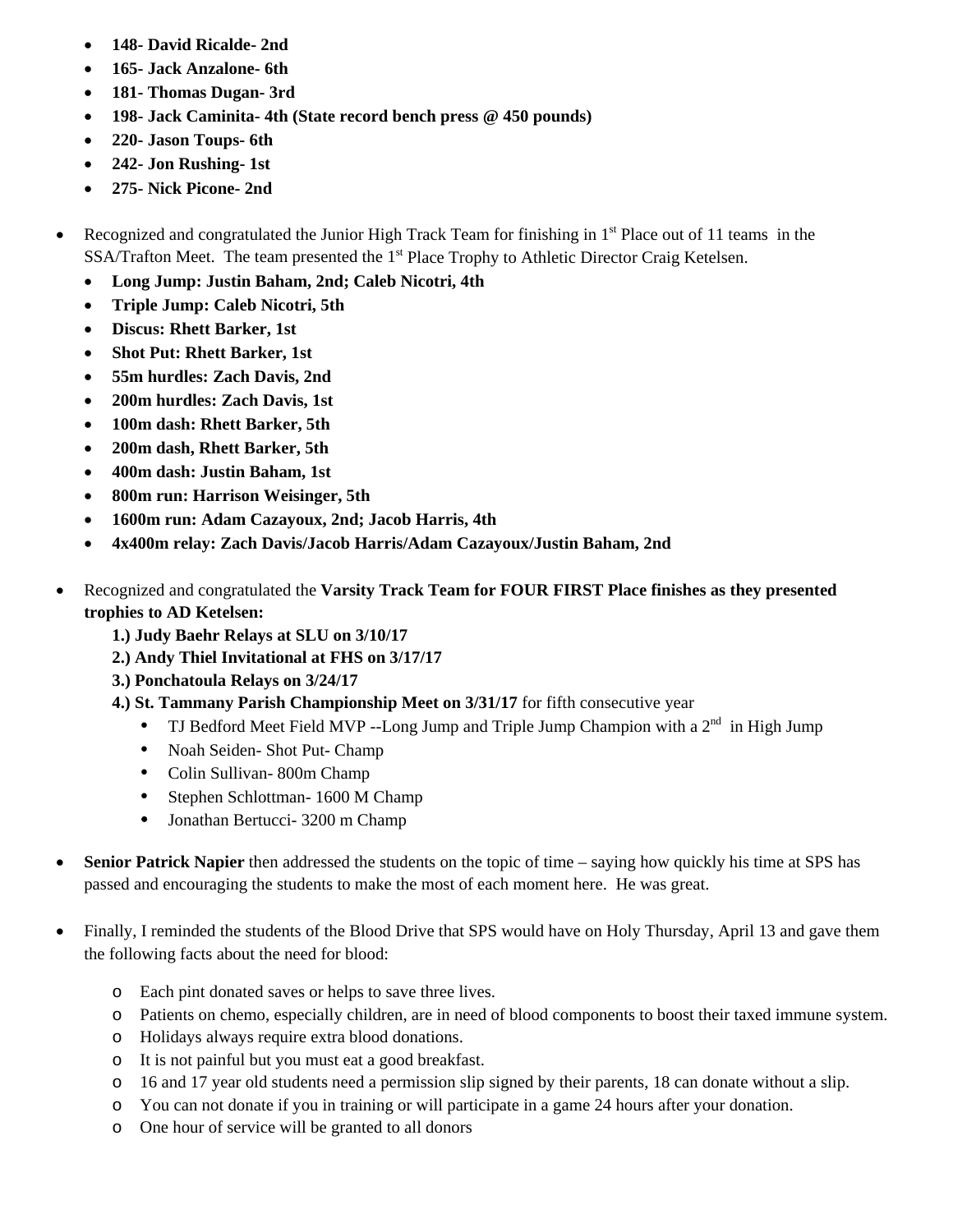- Ran out of time before I could do more recognitions, which will roll over to the next assembly. I then encouraged the boys to attend the Wednesday morning 7 am mass as an excellent way to get the most out of Holy Week. We ended with the whole student body standing and singing a very moving rendition of that Lenten favorite, "O That Shame." Before **Junior Jack Bonaldi** extinguished the prayer candle, the students sang along with Thomas and Jackson "I Surrender." That, too, was powerful and moving. I again begged the student body to concentrate only on "the good" during this Lenten season and to make safe choices. I closed by reminding the students what the candle represents – the love of God, the grace and peace of our Lord Jesus Christ, and the fellowship of the Holy Spirit. I exhorted them to spread God's love to all whom they meet.
- It was a great assembly; at least, I thought so.

**Flu and Other Illnesses:** We have had a number of students out due to illness. Please remember that students with fever should be 24 hours fever free before returning to school. All students absent from school should return with a note from their parent upon their return. If their child sees a physician due to an illness, a medical note should be brought in to the office so we can apply it to their son's attendance.

**Mother-Son Dinner is** Wednesday, April 26<sup>th</sup> with check in at 5:30 and the prayer service beginning at 6:30. This is a wonderful event. Make your reservation if you have not yet done so. A reservation form in on our website.

**H of the W:** In honor of the Art Show this week, here are some "art jokes":

- *What did the artist draw before he went to bed? The curtains!*
- *Why did the paintbrush see a doctor? It had a stroke!*
- *What does a momma color wheel say to a baby color wheel? – Don't use that tone with me.*
- *What's green and smells like blue paint? Green paint!*
- *Why was the artist afraid he might go to jail? Because he'd been framed!*
- *How do you inspire an artist? Easel-y*
- *What does Salvador Dali have for breakfast? A bowl of surreal!*
- *What's orange and sounds like a parrot? A carrot!*
- *Did you hear about the artist that always took things too far? – She didn't know where to draw the line.*
- *Which animals are famous painters? Pablo Pig-caso and Vincent van Goat!*
- *Why did Van Gogh become a painter? A: Because he didn't have an ear for music.*
- *Did you hear about the artist who died? A: Too many strokes.*
- *Where does a cow hang his paintings? A: In a mooooseum.*
- *Did you hear about the attempted robbery at the museum? A: They ran out of gas a few blocks away. When the police caught them, they said, "We didn't have the Monet to buy Degas to make the Van Gogh"*
- *What did the painter say to the wall? A: One more crack like that and I'll plaster ya.*
- *Did you hear about the artist who paints in jail? A: He had a brush with the law.*
- *What did Michelangelo say to the ceiling? A: I got you covered.*
- *Why did the painter butter his toast with his fingers? A: To feel its texture.*

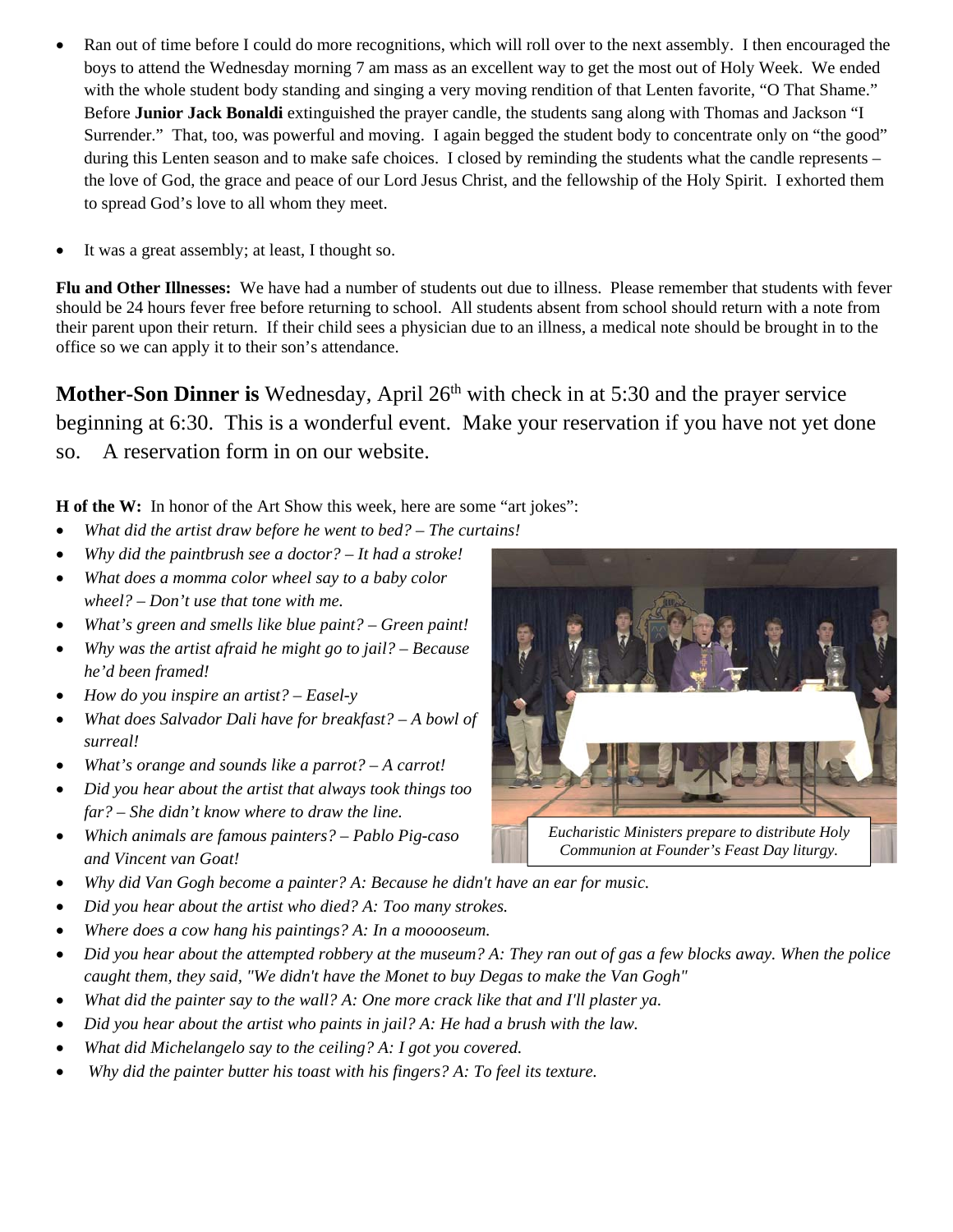

**Congratulations, Yehia!** Last week, the LA Dept of Education named senior Yehia Elkersh as the  $12<sup>th</sup>$  grade Louisiana Student of the Year. Ya-Ya was up against 6 public school students who had survived rigorous rounds of competition to earn finalist status. Wow. His accomplishments are impressive: a 4.5 GPA, a perfect 36 on the ACT, perfect scores on four AP exams, numerous leadership positions, founder and president of Key Club; president of the National Honor Society, Mu Alpha Theta, Spanish Honor Society, Spanish Club and YMCA Youth Government; , Computer Science Club, Robotics Club, Film Club and Shell Eco-Marathon Club; senior mentor with the Brotherhood of the Paw mentorship program; service

coordinator for the Lasallian Youth Leaders; and senior web designer and e-commerce marketing director for Ain't Life Good, among other roles. But his personal story is also impressive. Part of the application process is an autobiographical introduction. Yehia's is worth reading. I have printed it below. Remember that he came to us in the  $8<sup>th</sup>$  grade, barely speaking English. And four years later, he makes a perfect score of 36 on the ACT! We are beyond proud!

*I have no inborn talents. I cannot paint well; I cannot play the piano; I cannot sing melodiously; I cannot run fast. But, one thing I do possess is an uncompromising grit and an unassailable will for success. Let me tell you my story, and see if you agree.* 

*I was born and raised in a poverty-stricken neighborhood on the outskirts of Alexandria, Egypt. My parents married in 1985; I came along in 1999. As first cousins, their marriage was arranged by their parents. They fought a lot, often ending in intense episodes where my mother would leave the house for a few days; but, despite it all, their relationship was firm. Poverty and a multitude of challenges they encountered and overcame together created an invincible bond between them. My brother and I learned to handle the fighting. I would go to my father, calm him down, and make jokes about my mother. My brother would do the same with my mom.* 

*The quarrels were actually constructive to my relationship with my parents. As my father and I indulged in banter about how crazy my mother was, we became remarkably close. My mother appreciated my efforts to console her. She saw in me the compassionate and thoughtful young man she had hoped to raise.* 

*My father was a military engineer and Brigadier General. By the time I was born, he had retired from the military due to a severe illness he had contracted a few months before my birth. My mother was a government employee, a chemist by trade, who cared for my older brother and me with tender affection. Her selflessness was inconceivable. She would often sacrifice undergoing dental procedures that would mitigate her pain in order to buy my brother and me new clothing.* 

*If we had lived in the United States, my parents' occupations would have provided a comfortable lifestyle for my family and me; not so in Egypt where military officials and government employees are poorly compensated. Adequate pay there is not determined by qualifications or merit; rather, it is based upon privilege of birth, social standing, and governmental connections. Therefore, despite my father's high-ranking military position and my mother's Ph.D., my family of four squeaked by on my father's humble pension and my mother's minuscule salary.* 

*My family's situation was exacerbated by the tyrannical regime I grew up under. The Egyptian government committed unlawful seizures of private property, unwarranted surveillance, and blatant robberies. Freedom of speech was practically nonexistent. The state had unlimited rights, essentially licensing it to rape, torture, murder, and make wrongful arrests. Children who came from lower middle-class families like mine had no chance of breaking away from poverty in a system where jobs were based on patronage and not merit. Initially, I felt hopeless, but that changed on January 25, 2011.*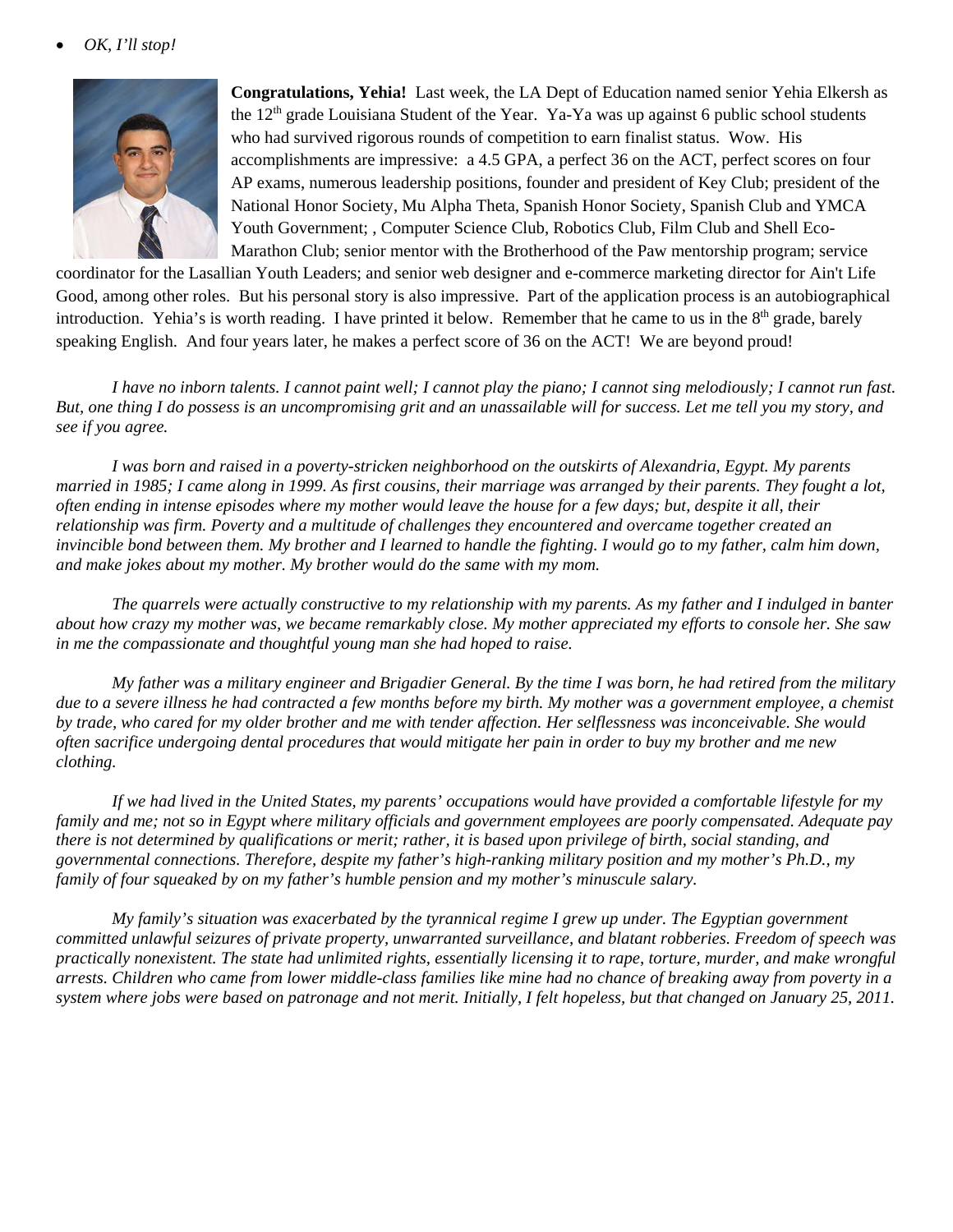

*That day bore the genesis of the Egyptian Revolution. I was lying on my couch watching television when I heard a ruckus outside. Thinking it was a fight, I was filled with schoolboy excitement. I took a peak from the window but was unable to get a good view, so I rushed down to the fifth floor of my building where there was a larger window. I saw hundreds of people marching, chanting indiscernibly. It was not a fight, but I was piqued.* 

*It turned out to be a country-wide demonstration. The national news was covering the event. Millions were flocking to the streets. The protests had begun. My parents, exasperated by the oppressive and decadent regime, did not restrain my brother and me from participating in the revolution. I yelled, chanted, and cried for liberty. I marched tens of kilometers in the name of justice. I endured tear gas and rubber bullets in the name of equality. When the police forces withdrew from the streets and the crime rate catapulted, I joined vigilante groups to protect my family and* 

*The Arab Spring was the first time I pursued a cause with ardor. I might not have been mature enough to decipher my passion, but I felt it. I felt the raging flames inside me, fueled by oppression and suffering, overtake my body as I yelled for justice and equality. I felt the gleam of hope illuminating my features as I pictured the fruits of the revolution. I sensed the mixture of sweat and tears trickling down my face as I rejoiced the deposition of a brutal tyrant. Since the revolution was the first time I had chased a conviction with vehemence, its success proved to me that with enough passion, any task can be conquered. This lesson has supported me throughout my adolescence and will stick with me my entire life.* 

*When the revolution was over, I was eager to stay in Egypt and help rebuild my country anew, but my family had different plans. Uncertain about the future of the country, my mother arranged for me to live with my uncle in the United States for a few years.* 

*Initially, I was elated. I was going to live in the United States of America, the home of New York City, liberty, and the cheeseburger. I was eager to experience the American high schools that I so often watched on Disney Channel, with their long hallways lined with lockers, their vividly-dressed students, and their seemingly easy classes. My uncle enrolled me in Saint Paul's School in Covington. I anticipated and welcomed my novel experience with open arms and an eager heart.* 

*As time progressed, however, I began to run into obstacles. Initially, I had immense difficulty adjusting. I barely spoke English, and assimilating into American culture was more difficult than I had anticipated. Apparently, American teenage life was not like the one portrayed in The Suite Life of Zack & Cody.* 

*As I overcame the handicap of cultural shock, more hardships began to present themselves. On February 2, 2014, I received the devastating news that my father had died. I immediately flew to Egypt to attend his funeral. Even at the funeral, I still could not believe it. Was he actually gone? Would he not be sitting in his armchair, smoking his pipe, and reading the newspaper when I walked in the door? Would he not be there to welcome me home?* 

*It did not hit me until I was back at school. It had been months since I had talked with my father. I had questions only he could answer; I did not know what to do with them. I faced some challenges, but his jokes were no longer there to get me through them. His absence was devastating, but the emptiness was eventually filled with an unexpected comfort.*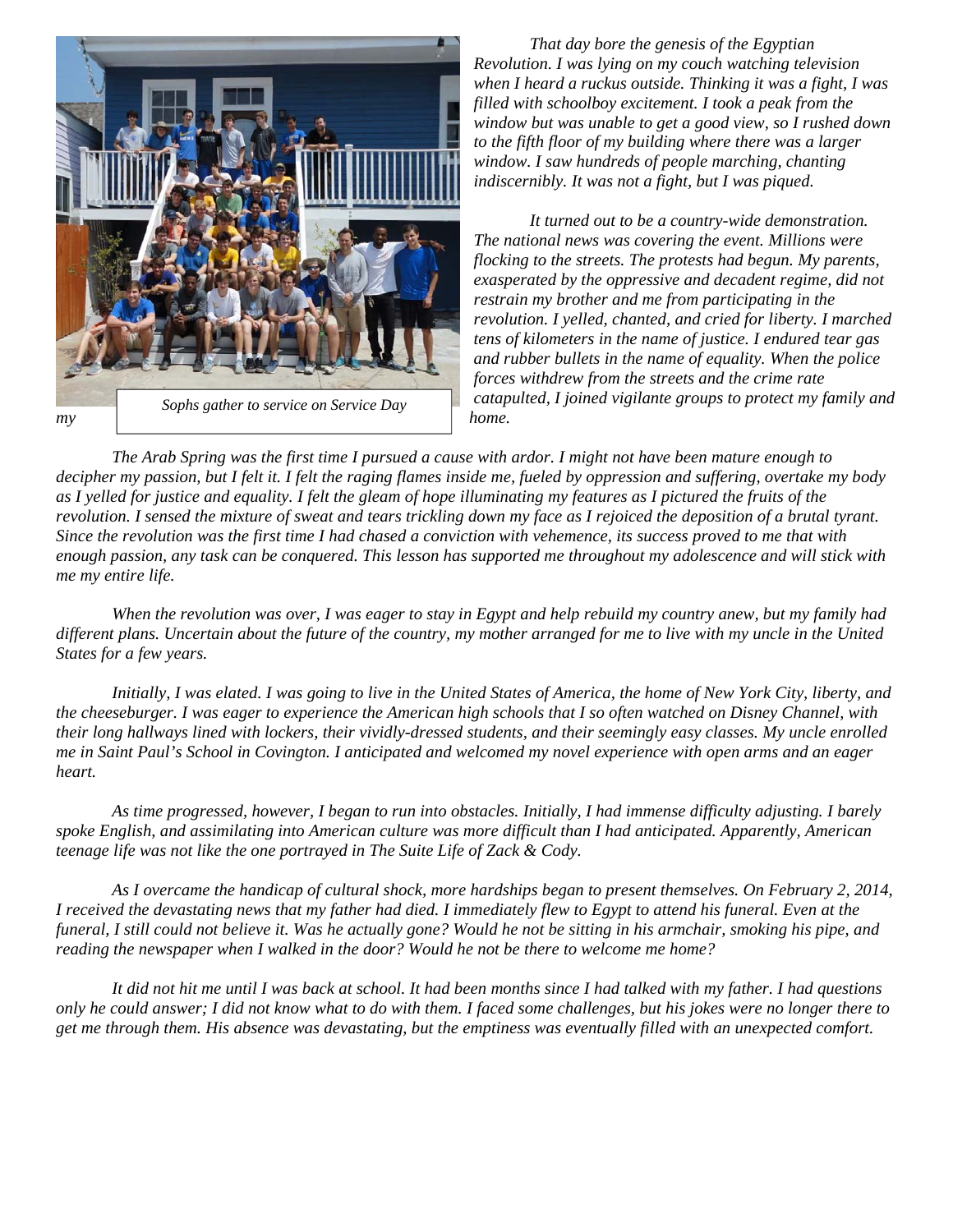*I began to cherish our memories together, keeping them close to my heart. As I did so, the memories came to life and gained a whole new meaning. I realized that the hours we spent reading the Quran together were meant to enrich my spirit, and the long walks we had during which he donated money to the homeless living on the streets were a call for me to do the same.* 

*I wanted to commemorate his legacy of service and altruism, so I started a chapter of Key Club International at my high school. From dealing with international officials to advertising the club to recruiting members, the experience of starting a club was definitely invaluable, teaching me responsibility, organization, and leadership. It gave me the opportunity to pursue my passion in a culture and environment utterly unfamiliar to me. So far, Key Club has restored a neighborhood playground; planted a community garden; assisted in building numerous Habitat for Humanity houses; cleaned local rivers; assisted hurricane and flood victims; conducted food, book, coat, and clothing drives; and adopted four city streets to maintain.* 

*The people we have helped, the smiles we have brought, and the hearts we have touched are definitely the most substantial aspects of Key Club. Key Club, however, has a particularly strong personal significance to me. It is a way for me to perpetuate the ideals my father instilled in me. In a* 



*Pre-freshmen collaborate on building and programming their robot.* 

*way, it brings him closer to me and constantly reminds me of how great a man he was.* 

*As I have faced these hurdles and progressed through my high school career, I have gained a multitude of passions and interests. My primary interest quickly became medicine. When I was a kid, my uncle immigrated to the United States and became a doctor. He used to send my older brother and me expensive gifts. America seemed like a mythical place where anyone, even a man from Alexandria, could afford a PlaySation and nice clothing. It was apparent that he took advantage of the American Dream. From that moment on, my family decided I was going to become a doctor. Fortunately, medicine was what my heart wanted me to pursue as well.* 

*Medicine is not my only interest, however. As far back as I can remember, I have been intrigued by knowledge itself. As a toddler, I spent days tinkering with jigsaw puzzles. As a kid, much to my parents' dismay, I was not content with the "what's." I ventured into the "why's" and dissected the "how's." As a teenager overtaken by curiosity, I would hazard into dark neighborhood alleyways because I felt an urge to uncover the unknown, to unveil what the darkness obscured. My love and appreciation for knowledge and insight have led me to pursue a multitude of diverse passions.* 

*My most pressing interest is neuroscience. I have always been captivated by the intricacies of the human brain. Where do thoughts come from? How do we formulate complex perceptions from simple sensations? What gives rise to consciousness? I thought these questions would be answered as I grew, but, to my dismay, all I found were clues, bits and pieces of a grand puzzle manifested in research and technology, but no comprehensive, complete answers. As I contemplated these questions, the same sense of curiosity that led me down dark alleyways began to overtake me. I knew I was destined for a career that piques my curiosity and challenges my knowledge.* 

*I have also expressed significant enthusiasm for the field of computer science. From taking online classes to working as a web designer, I have greatly enjoyed exploring the field. I take delight in the problem-solving aspects of coding and relish the process of creating a functioning algorithm or program. Furthermore, computer science borrows from two intellectual areas that I admire: language and art. The process of creating an original piece of code utilizes several languages and is, in a sense, reminiscent of painting, sculpting, or filmmaking.* 

*Since I immigrated to the United States and experienced the remarkable uniqueness of languages, I have developed a keen interest in linguistics and anthropology. Already fluent in English and Arabic, I have studied Spanish for five years and have taken up French.* 

*Unfortunately, I have only recently uncovered my knack for art. I have always enjoyed photography — I got my first camera when I was nine and have been taking photographs ever since — but only last year did I start painting and filmmaking.*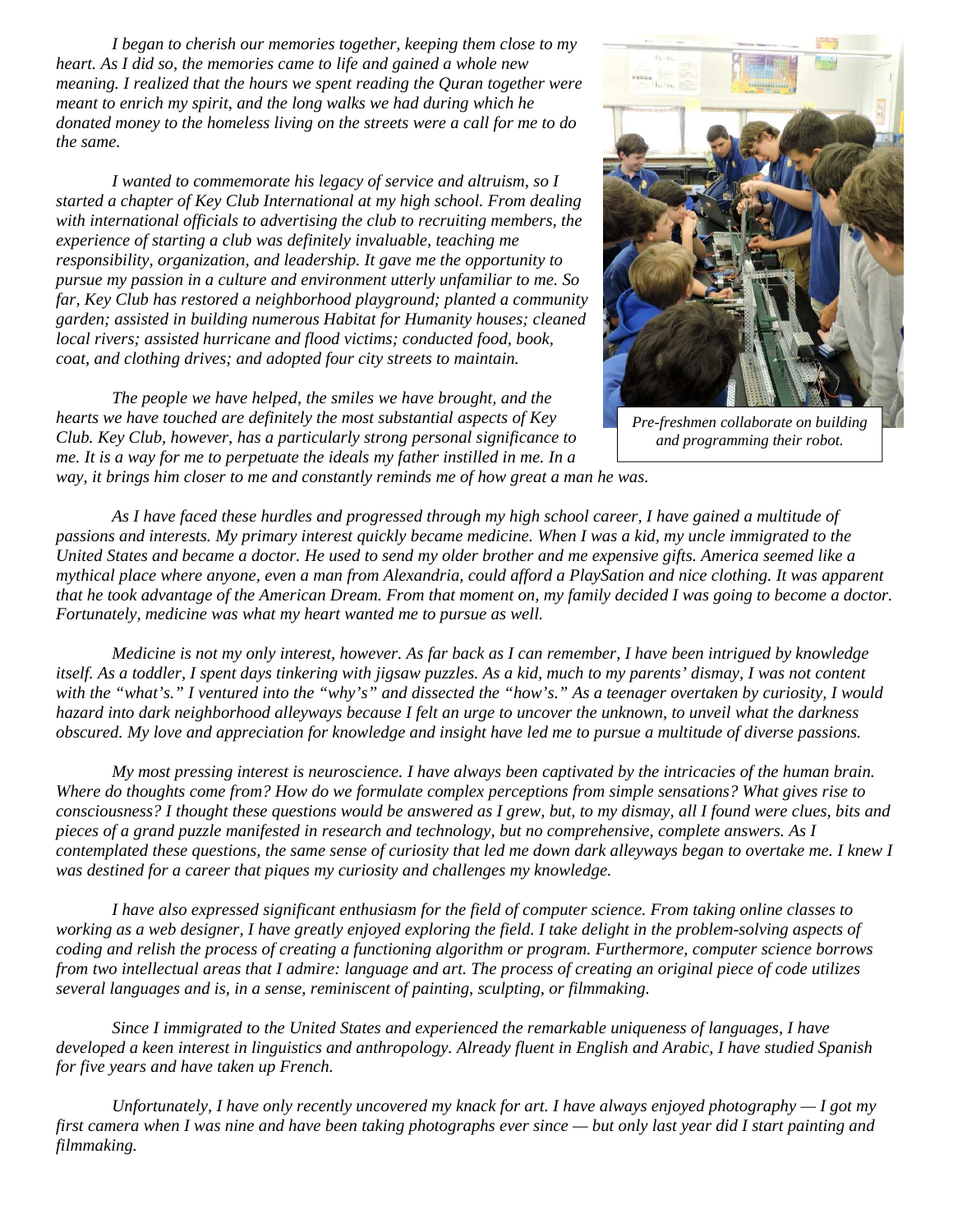*This is my story. I would be remiss, however, if I did not mention the characters who have shaped and formed this narrative. I have been blessed with an amazing mother who has sacrificed watching me, her younger son, grow up because she wanted a better future for me. I am honored to have met a multitude of incredible friends who have helped me assimilate into American culture and stuck with me through thick and thin. I am indebted to have come across remarkable teachers and mentors who have helped me evade depression and despondency when I faced adversities and have pushed me to distinguish myself in an environment utterly foreign to me. I have been privileged as a foreign student to feel loved, accepted, and embraced by the faculty, staff, student body, and extended family of St. Paul's School, an environment that has become as much my home and my heart as Alexandria, Egypt.* 

*I have no way of discerning what the future will hold, but I feel nothing but eager anticipation for what life holds in store for me. I know one thing for sure; I will not wait for the door of opportunity to present itself. I will tear a hole in the wall and build my own door.* 

#### **A Look Ahead**

#### **April**

- $10 GABC$
- 11 DEFG Pack Time Teacher Appreciation
- $\bullet$  12 ABCD Passion Play in BAC
- 13 EFGA Mandatum Assembly in Gym
- $\bullet$  24 BCDE
- 25 FGAB President's Assembly
- 26 CDEF
- 27 GABC
- 28-- DEFG

#### **May**

- 1 ABCD
- 2 EFGA Pack Time (last)
- 3 BCDE Senior Exams
- 4 FGAB Senior Exams
- 5 CDEF Senior Exams
- $8 GABC$
- 9 DEFG Pres Assembly Band Awards
- 10 ABCD
- 11 EFGA Athletic Awards in AM
- 12 BCDE Academic Awards in AM
- 13 Senior Graduation in BAC 4:00 PM
- 15 FGAB Pre-Freshmen Exams
- 16 CDEF Pre-Freshmen Exams
- 17 GABC Pre-Freshmen Exams
- $\bullet$  18 9-11<sup>th</sup> Final Exams begin
- $19 9 11$ <sup>th</sup> Final Exams Pre Freshmen Promotion in BAC at 6:30PM (yes, this is the correct date)
- 22 Final Exams
- 23 Final Exams
- 24 Records Day



*Fighting Math Wolves at the Mu Alpha Theta State Convention.*